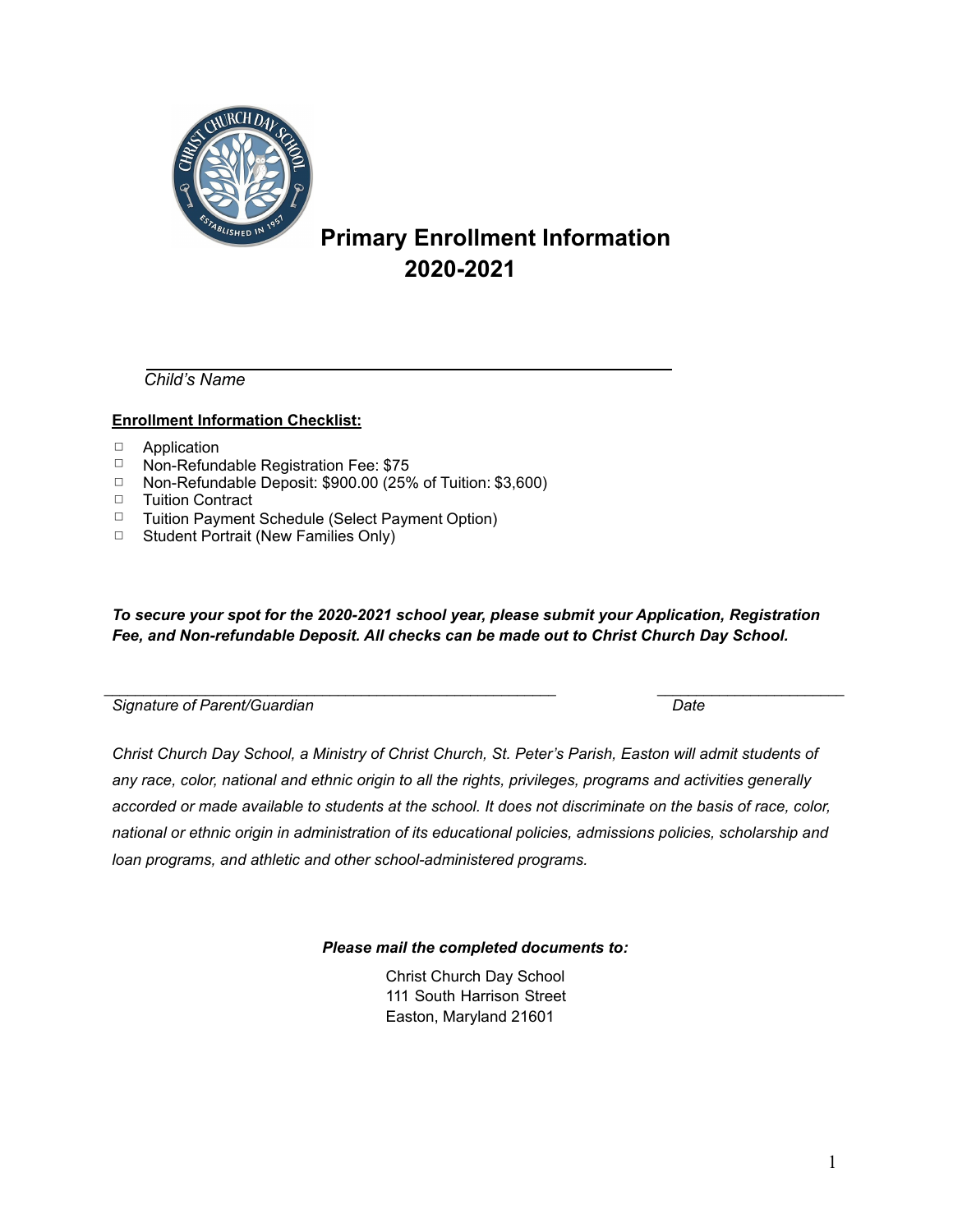

## **Primary Application 2020-2021**

| <b>Student's Information:</b>                                                    |
|----------------------------------------------------------------------------------|
|                                                                                  |
| Birth Date: _______________________                                              |
|                                                                                  |
|                                                                                  |
|                                                                                  |
| School Information (n/a for CCDS re-enrollment):                                 |
| Current School Program and Group:                                                |
| ,我们也不会有什么。""我们的人,我们也不会有什么?""我们的人,我们也不会有什么?""我们的人,我们也不会有什么?""我们的人,我们也不会有什么?""我们的人 |
| Dates Attended:                                                                  |
|                                                                                  |
| Previous Schools/Programs:                                                       |
|                                                                                  |

Dates Attended:

On a separate sheet of paper, please describe any special education services (include tutoring) your child has received in or outside of school. Please include copies of all related educational testing, reports and/ or evaluations with this application.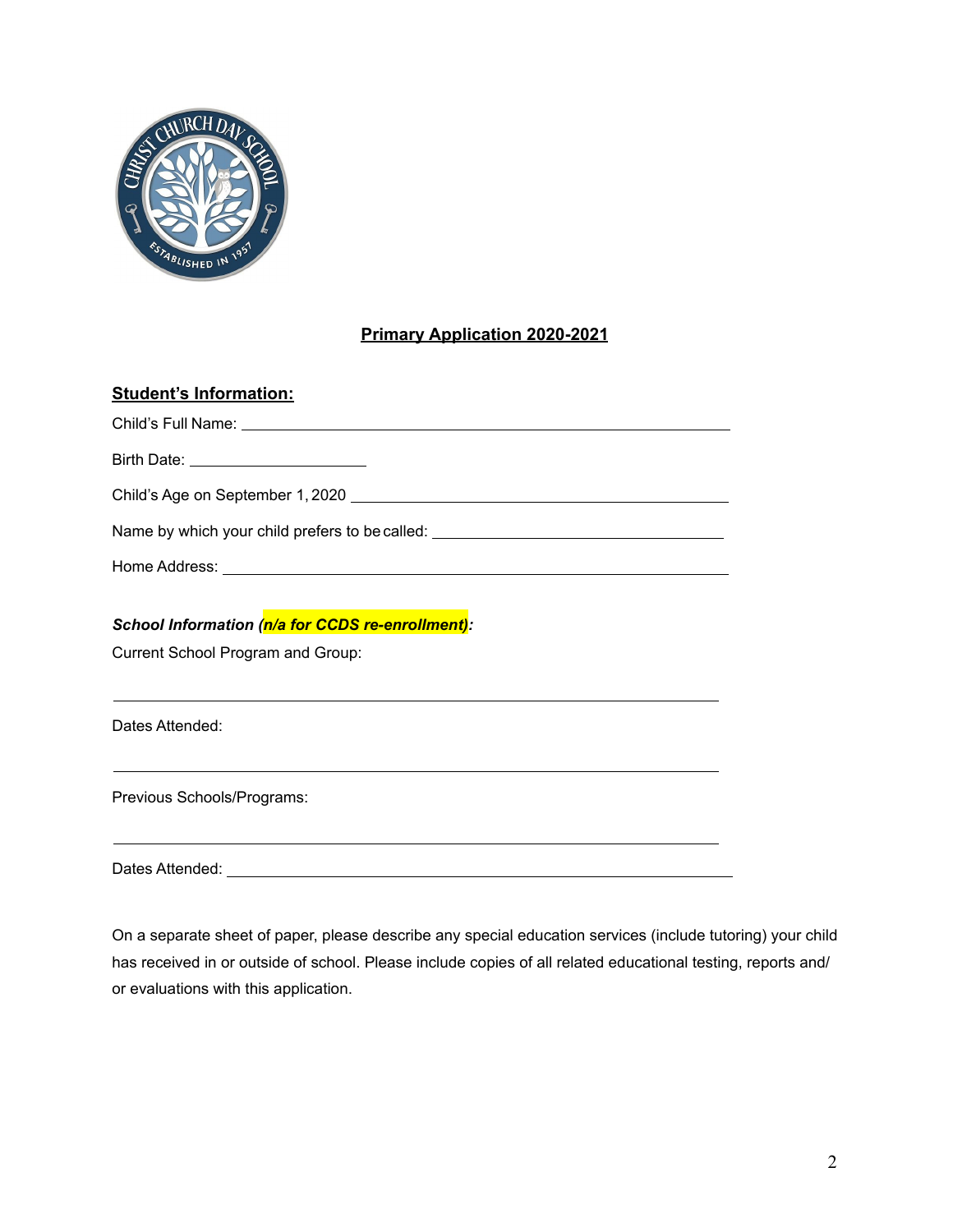| <b>Parent/Guardian Information 1:</b> |                                                                                                                                                                                                                                     |
|---------------------------------------|-------------------------------------------------------------------------------------------------------------------------------------------------------------------------------------------------------------------------------------|
|                                       |                                                                                                                                                                                                                                     |
|                                       |                                                                                                                                                                                                                                     |
|                                       |                                                                                                                                                                                                                                     |
|                                       | Cell Phone: <u>Call Phone:</u> Cell Phone: Cell Phone: Cell Phone: Cell Phone: Compared Phone: Compared Phone: Compared Phone: Compared Phone: Compared Phone: Compared Phone: Compared Phone: Compared Phone: Compared Phone: Comp |
|                                       |                                                                                                                                                                                                                                     |
|                                       |                                                                                                                                                                                                                                     |
|                                       |                                                                                                                                                                                                                                     |
| Work Phone: _______________________   |                                                                                                                                                                                                                                     |
|                                       |                                                                                                                                                                                                                                     |
| <b>Parent/Guardian Information 2:</b> |                                                                                                                                                                                                                                     |
|                                       |                                                                                                                                                                                                                                     |
|                                       |                                                                                                                                                                                                                                     |
|                                       |                                                                                                                                                                                                                                     |
|                                       | Cell Phone: ________________________________Secondary Phone: ___________________                                                                                                                                                    |
|                                       |                                                                                                                                                                                                                                     |
|                                       |                                                                                                                                                                                                                                     |
|                                       |                                                                                                                                                                                                                                     |
| Work Phone: ________________________  |                                                                                                                                                                                                                                     |

\*Please list additional family members living in household (indicate age of siblings):

\*If parents/guardians live separately, to whom should correspondence be sent?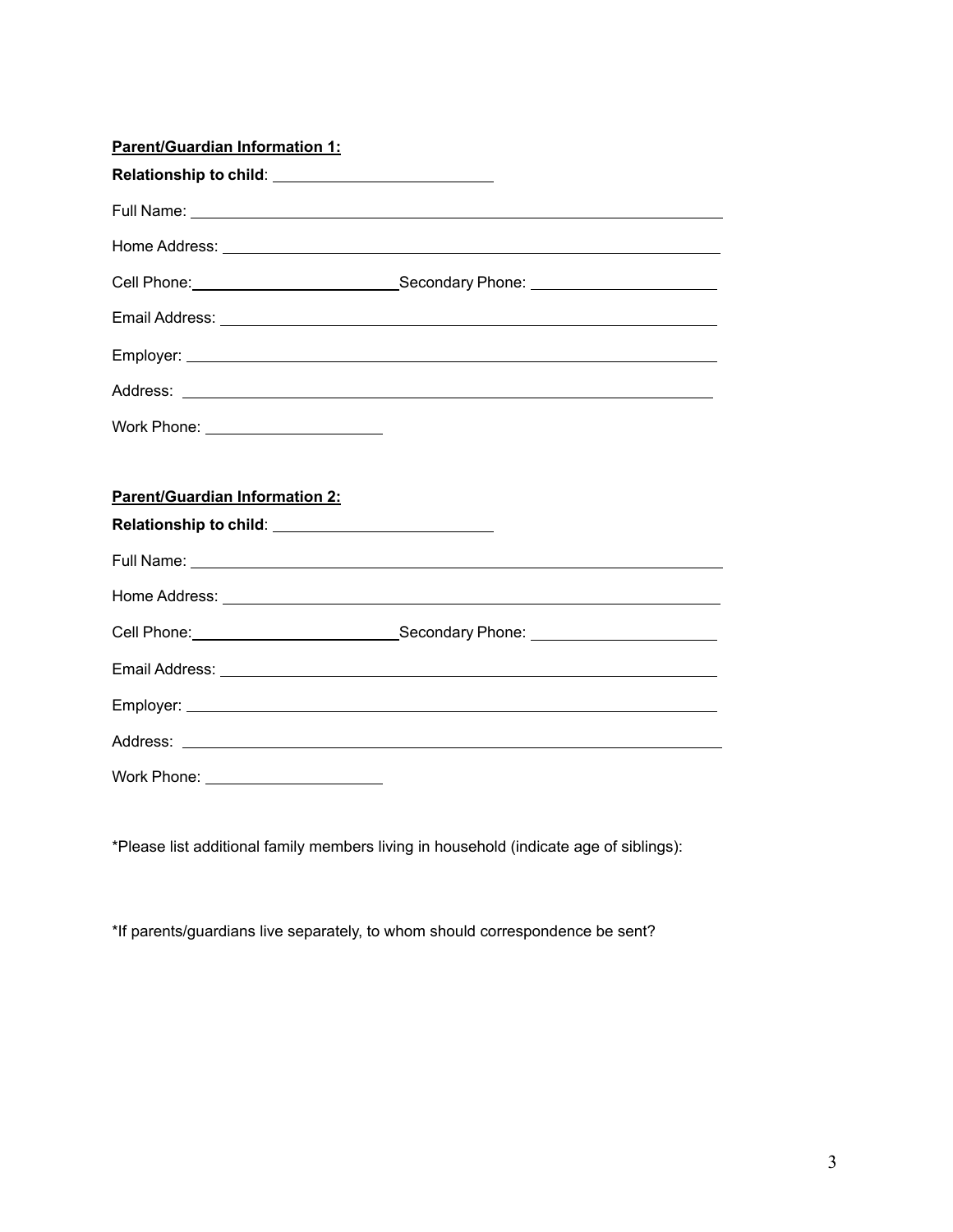

# **Primary Program Tuition Contract - 2020-2021**

Christ Church Day School, a Ministry of Christ Church,St. Peter's Parish, Easton, agrees to enroll

 in the **Primary Class** for the 2020-2021 school year, and to provide the educational program and other services as prescribed.

In consideration of the acceptance of this Enrollment Contract by Christ Church Day School, the undersigned agree to pay the required fees as specified below:

1. A Non-refundable Enrollment Deposit (\$900.00) in the amount of 25% of the year's tuition (\$3,600.00).

2. Remaining Tuition to be paid as follows, please choose your payment option and check below:

|   | <b>Annual Payment</b>                                          | <b>Semester Payments</b>                                                                            |   | Monthly Payments*                                                                                                                                                                                                       |
|---|----------------------------------------------------------------|-----------------------------------------------------------------------------------------------------|---|-------------------------------------------------------------------------------------------------------------------------------------------------------------------------------------------------------------------------|
| □ | One payment in the amount of<br>\$2,700.00 due on July 1, 2020 | Two (2) payments in the amount<br>of \$1,350.00 due on <b>July 1.</b><br>2020, and December 1, 2020 | □ | Nine (9) payments in the amount of<br>\$310.00 due on or before the first<br>day of each month July 1, 2020,<br>through March 1, 2021 (** \$10/<br>month processing fee is<br>included and requires automatic<br>debit) |

This Enrollment Contract confirms my intent to enroll my child at Christ Church Day School for the entire 2020-2021 school year. I agree to pay all fees incurred and to abide by the stipulations, policies, curriculum requirements, and parent obligations of Christ Church Day School. Christ Church Day School reserves the right to dismiss, at its sole discretion, any student or family who, in the view of the School, are unable or unwilling to meet such obligations.

I understand that my obligation to pay the fees for the full academic year is unconditional and that **after July 1, 2020**  no portion of fees paid or outstanding will be refunded or canceled in the event of absence, withdrawal, or dismissal from the school of the above student. I understand that if payment is not made by the due dates stated, the student may not be permitted to attend class or any other school activities. Failure to make payments is cause for dismissal.

Enrollment may be canceled by the parents or guardians in writing, without penalty (except forfeit of the non-refundable Enrollment Deposit) prior to **July 1, 2020**. If enrollment is canceled **after July 1, 2020**, parents or guardians financially responsible for the student are obligated to pay the full annual tuition. Reports, transcripts and assessments will not be released until paid in full.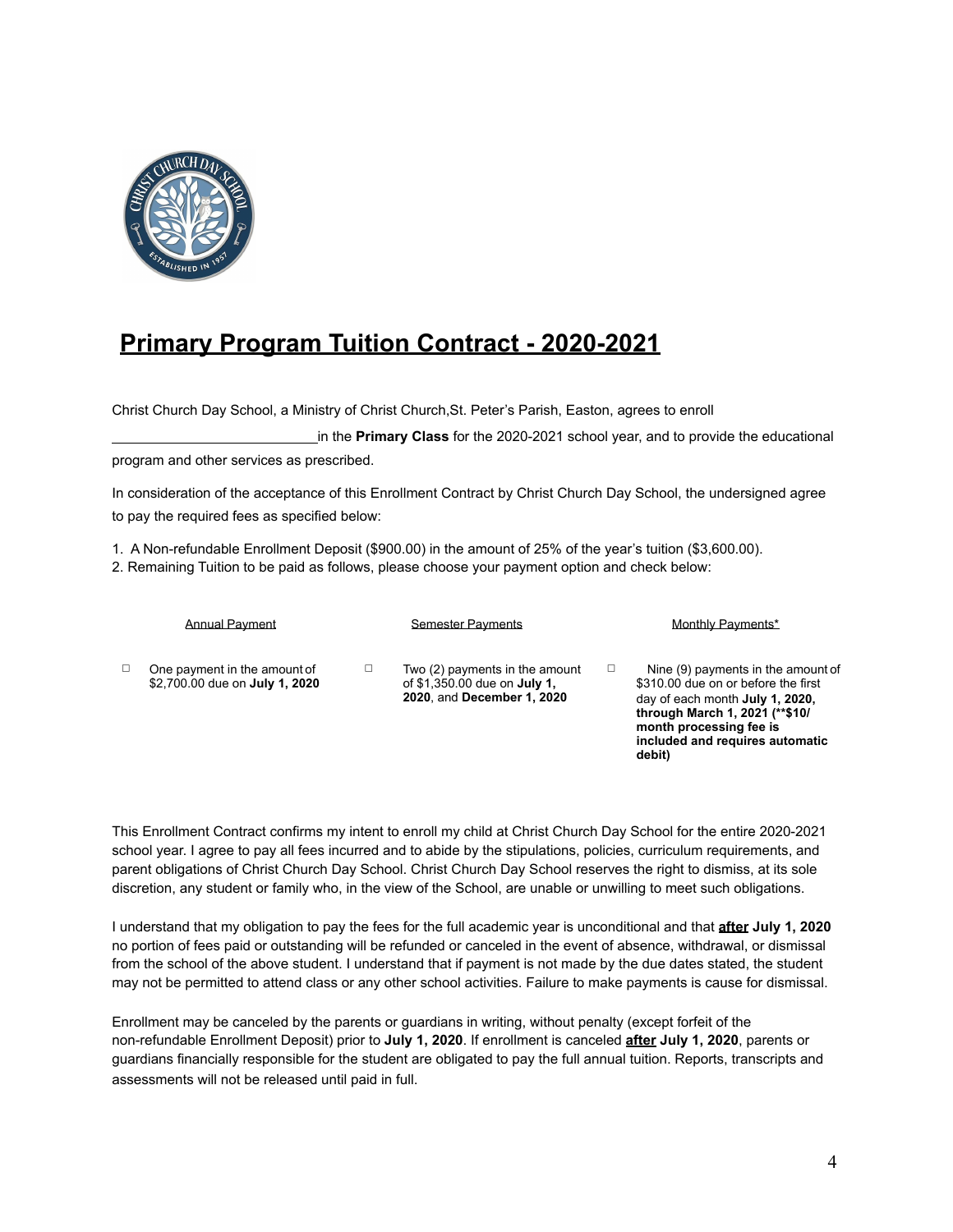### **Signature(s) of Parent(s) or Guardian(s) Financially Responsible for Student:**

| My signature below affirms that I have read, understand, and accept the terms and conditions of this Enrollment<br>Contract:                                                                                                        |  |
|-------------------------------------------------------------------------------------------------------------------------------------------------------------------------------------------------------------------------------------|--|
|                                                                                                                                                                                                                                     |  |
| Address: <u>Address:</u> Address: Address: Address: Address: Address: Address: Address: Address: Address: Address: Address: Address: Address: Address: Address: Address: Address: Address: Address: Address: Address: Address: Addr |  |
|                                                                                                                                                                                                                                     |  |
| My signature below affirms that I have read, understand, and accept the terms and conditions of this Enrollment<br>Contract:                                                                                                        |  |
|                                                                                                                                                                                                                                     |  |
| Address: <u>New York: Address:</u> New York: New York: New York: New York: New York: New York: New York: New York: New York: New York: New York: New York: New York: New York: New York: New York: New York: New York: New York: Ne |  |
|                                                                                                                                                                                                                                     |  |

FOR OFFICE USE: Accepted: Christ Church Day School Rec'd By: Date Rec'd: Amt. Rec'd Bookkeeper: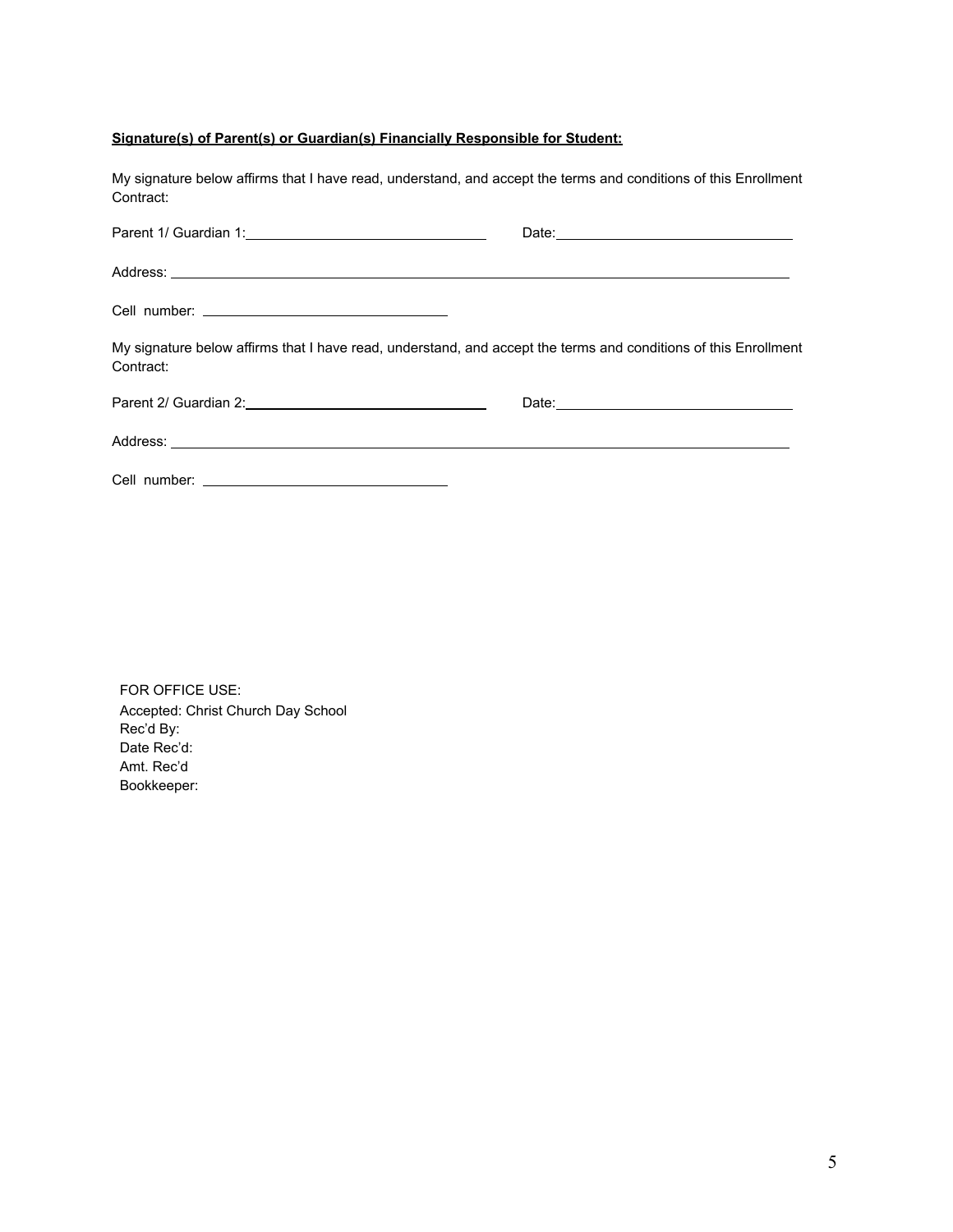

## **Primary Class**

## **Tuition Payment Schedule**

## **2020-2021**

Student's Name: Name: Name and Name and Name and Name and Name and Name and Name and Name and Name and Name and N<br>Name and Name and Name and Name and Name and Name and Name and Name and Name and Name and Name and Name and

#### **Select Your Payment Option Below**

| Primary Class Annual Tuition                  | \$3.600.00 |
|-----------------------------------------------|------------|
| Non-Refundable Deposit (Due with Application) | -\$900.00  |
| Remaining Tuition Balance                     | \$2.700.00 |

#### **Choose one of the three (3) options below:**

#### **Option 1** - Annual Payment– Due **July 1, 2020**

| Due July 1, 2020:  | <b>Regular Tuition</b> | \$2,700.00                                                                                                                                            |  |
|--------------------|------------------------|-------------------------------------------------------------------------------------------------------------------------------------------------------|--|
|                    |                        |                                                                                                                                                       |  |
|                    |                        | $2,700 (+) 1,800$                                                                                                                                     |  |
|                    |                        | $2,700 (+) 1,200$                                                                                                                                     |  |
| 1-Day: $$600/year$ | (Wed)                  | $2.700 (+)$<br>600                                                                                                                                    |  |
|                    |                        | <b>Regular Tuition Balance</b><br>Afternoon Enrichment Program (AEP) - Optional<br>3-Day: \$1,800/year (Mon-Wed)<br>2-Day: \$1,200/year (Mon and Wed) |  |

*Option 1* **Total Amount Due July 1, 2020 \$**

#### **Option 2** – Semester Payments – Due **July 1, 2020** & **December 1, 2020**

|   |           | <b>Regular Tuition Balance</b><br>Due July 1 & Dec 1 2020: | <b>Regular Tuition</b> | \$1,350.00      |  |
|---|-----------|------------------------------------------------------------|------------------------|-----------------|--|
| □ |           | Afternoon Enrichment Program (AEP) - Optional              |                        |                 |  |
|   | $3-Dav:$  | \$900 due July 1 & Dec 1                                   | (Mon-Wed)              | $1,350 (+) 900$ |  |
|   | $2$ -Day: | \$600/year July 1 & Dec 1                                  | (Mon and Wed)          | $1,350 (+) 600$ |  |
|   | 1-Day:    | \$300/year July 1 & Dec 1                                  | (Wed)                  | $1,350 (+) 300$ |  |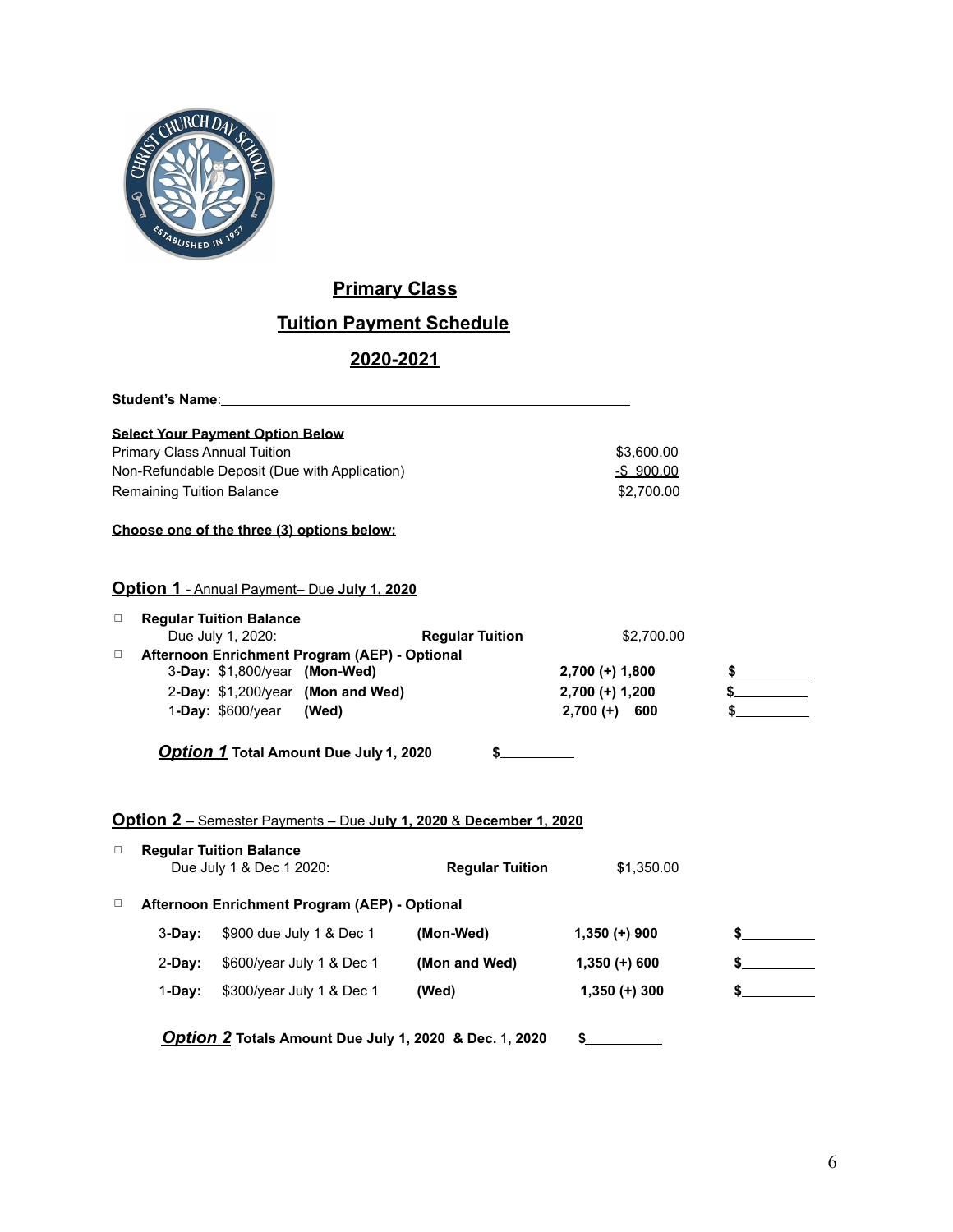### **Option 3 –** 9 Monthly Payments **– Due 1st of the Month\***

**\*\$10/month processing fee is included. Automatic payments via bank are required.** 

| $\Box$                                                         |               | <b>Regular Tuition Balance</b>                |                        |                                                                                                                                                                                                                                |
|----------------------------------------------------------------|---------------|-----------------------------------------------|------------------------|--------------------------------------------------------------------------------------------------------------------------------------------------------------------------------------------------------------------------------|
|                                                                |               | Due July 1, 2020 - March 1, 2021:             | <b>Regular Tuition</b> | \$310.00                                                                                                                                                                                                                       |
|                                                                |               |                                               |                        |                                                                                                                                                                                                                                |
| $\Box$                                                         |               | Afternoon Enrichment Program (AEP) - Optional |                        |                                                                                                                                                                                                                                |
|                                                                | $3-$<br>Day:  | \$200/month (Mon-Wed)                         | $310 (+) 200$          | $\sim$                                                                                                                                                                                                                         |
|                                                                | $2 -$<br>Day: | \$134/month (Mon and Wed)                     | 310 (+) 134            | $\sim$                                                                                                                                                                                                                         |
|                                                                | $1 -$<br>Day: | \$67/month (Wed)                              | $310 (+) 67$           | $\frac{1}{2}$                                                                                                                                                                                                                  |
|                                                                |               | Option 3 Total Due 1 <sup>st</sup> of Month   |                        |                                                                                                                                                                                                                                |
|                                                                |               |                                               |                        |                                                                                                                                                                                                                                |
| CCDS requires a minimum of 4 children per day/session for AEP. |               |                                               |                        |                                                                                                                                                                                                                                |
|                                                                |               |                                               |                        | Date: the contract of the contract of the contract of the contract of the contract of the contract of the contract of the contract of the contract of the contract of the contract of the contract of the contract of the cont |

**Parent Signature: Date:**

FOR OFFICE USE: Accepted: Christ Church Day School Rec'd By: Date Rec'd: Amt. Rec'd: Bookkeeper: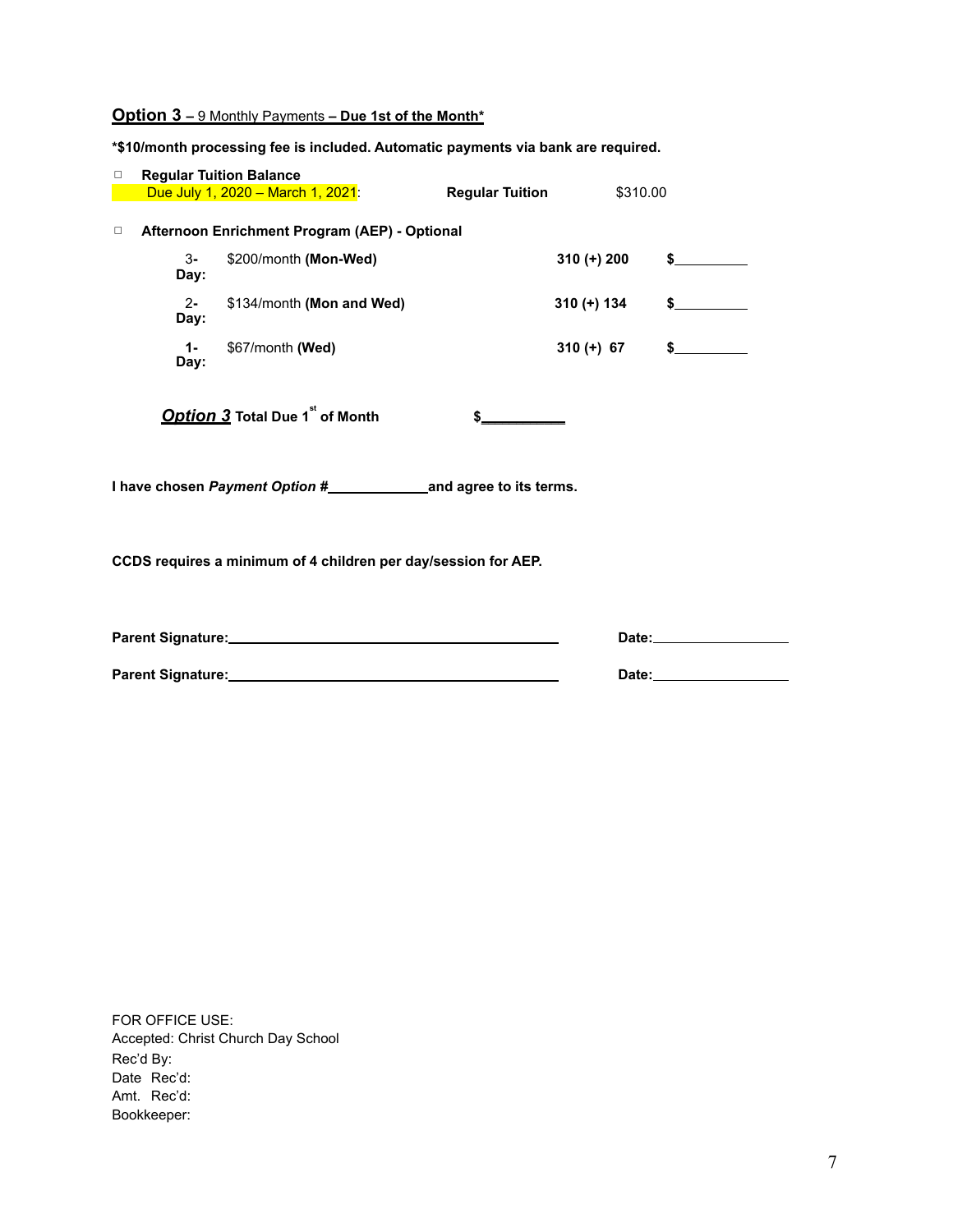

## **CCDS Photo Release 2020-2021**

Throughout the year photographs of CCDS children, family members and staff in action will be taken and periodically shared via Facebook (public - Christ Church Day School and private - CCDS Beyond the Red Door), Instagram, local newspaper, flyers, the Christ Church and Christ Church Day School newsletters. By signing below you give CCDS permission to use pictures of your child/your family members/self in school related media.

| Signed, Parent/Guardian: |  | Date: |
|--------------------------|--|-------|
|--------------------------|--|-------|

Signed, Parent/Guardian: Date: Date: Date: Date: